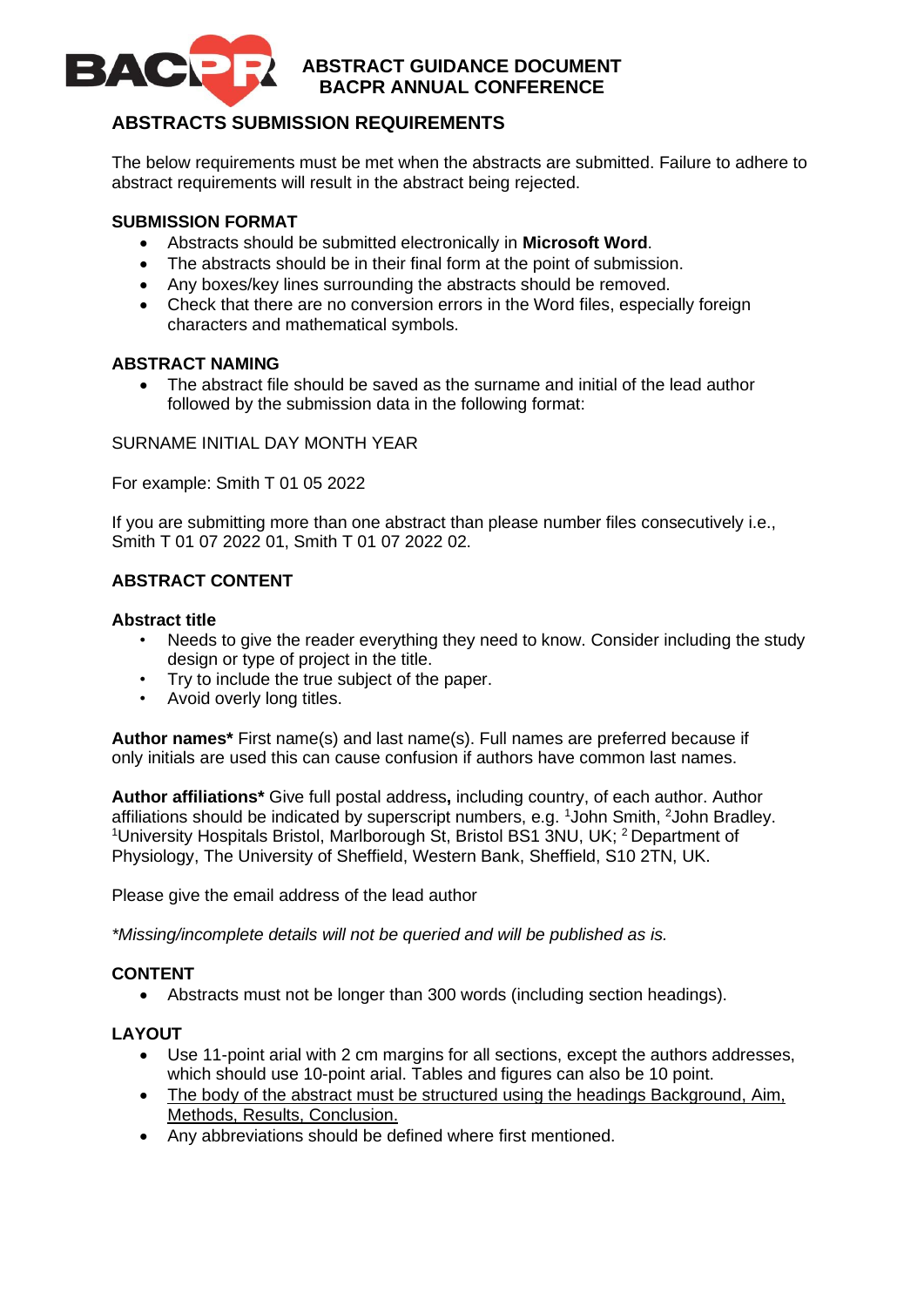

# **ABSTRACT GUIDANCE DOCUMENT BACPR ANNUAL CONFERENCE**

## **Background**

- Do not try and summarise the whole field in this section. Remember the focus of the abstract is your results!
- 2-3 sentences max should be sufficient to give context to your work.

### **Aim**

- Should be a separate subheading and clearly state what you were trying to achieve.
- 1 or 2 sentences as a maximum.

#### **Methods**

- Important as this is the core detail of the study/project and helps the reader understand what you did.
- Include details of sample size/number of people (n) in various groups/populations (if applicable), any detail of what the intervention was, what measurements were made, what timeframe etc.
- These same points apply to a RCT, service evaluation, or service development work. Detail here will help your reader make sense of the results**.**

### **Results**

- Often the part people read first, so spend some time to make sure that they are clear.
- Can someone easily see how your conclusions are supported by your findings?
- Give as much detail as you can (within the required limits).
- Avoid being vague. This will likely lead to comments back from us regarding clarity.
- Showing data clearly is important (if applicable).
- P values and significance are important if you are discussing differences between groups. If you have 2 values (pre and post intervention) then performing some analysis greatly improves the validity of the conclusions being made. You can perform simple analysis on Microsoft Excel, and there are some excellent tutorials online. If you are unsure what tests to perform then speak with your trust research team, or email [education@bacpr.com](mailto:education@bacpr.com) and we'd be happy to help.
- If you are submitting work that relates to service development, in the results section describe what you anticipate the outcomes of this new service to be, what impact it may have, who will benefit etc.

#### **Conclusion**

- You are not able to discuss everything in detail in the abstract (save for the poster or oral).
- Focus on what your data show (if applicable), and the potential impact of the findings.
- Be factual.
- Avoid being sensationalist and using woolly endings**.**

### **Authors are permitted 1 figure or 1 table as appropriate for their abstract. Note that it is not a requirement to include a figure or table.**

## **FIGURES**

- We accept most figure formats: .jpeg, .tif, .gif, .eps, powerpoint, etc. and these should be
- embedded within the Word document.
- All figures should be cited in the abstract to which they belong.
- Figures should be numbered clearly (for example: Figure 1).
- Figures will be published as per the resolution of the figure provided (minimum 300) dpi is